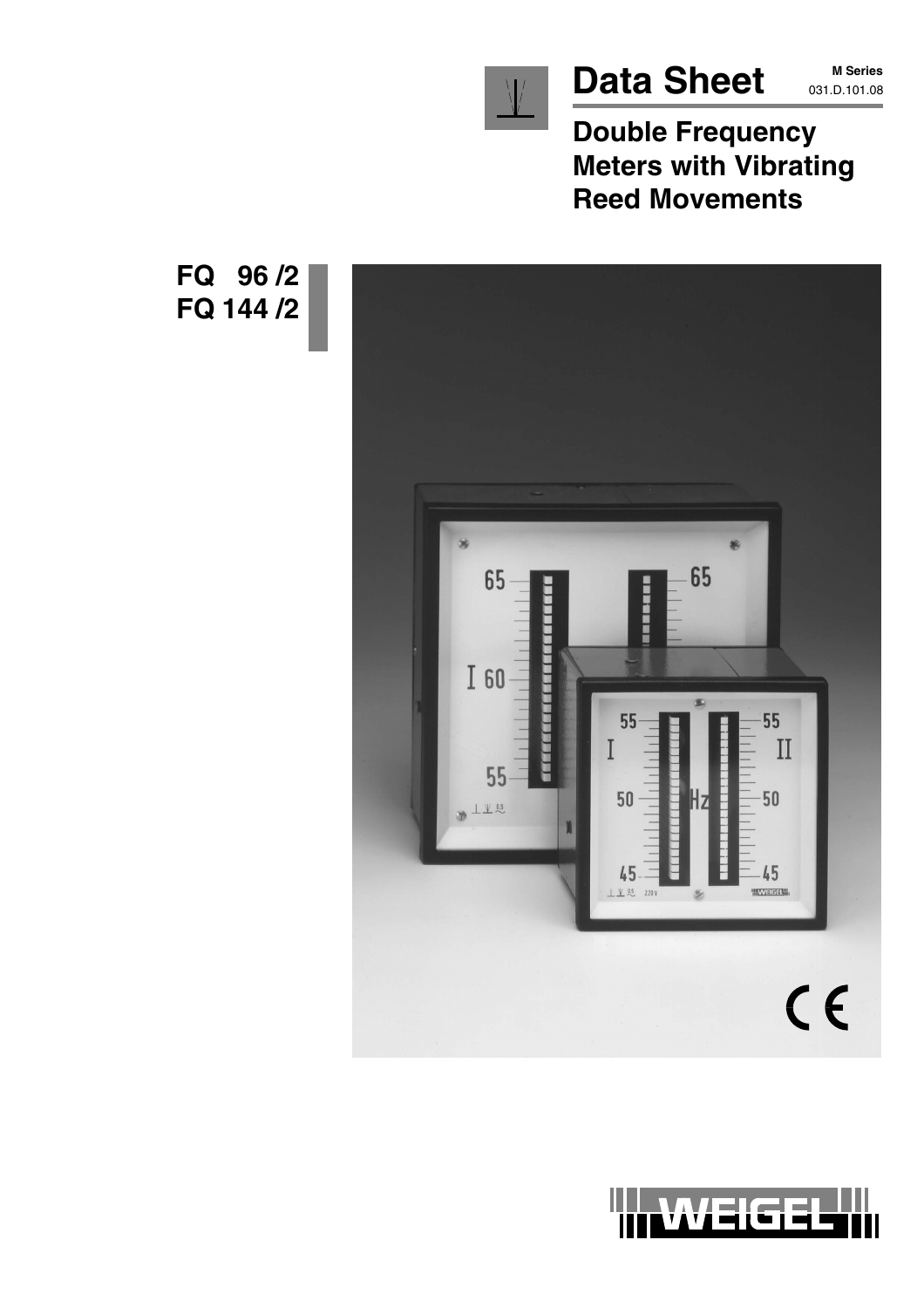# **Application**

The double frequency indicators **FQ 96 /2** and **FQ 144 /2** (M series) comprise two electrically independant vibrating reed movements for simultaneously measuring the frequencies of two AC voltages, that of a generator and of a power supply system for instance.

Double frequency indicators are also available with consecutive frequency ranges to one voltage.

The instruments are suitable to be mounted in generating sets, power supply control panels, switchboards or mosaic panels.

# **Functional Principle**

Vibrating reed–type movements with two lines of steel reeds. Each reed is tuned to a different value in the frequency span.

# **Mechanical Data**

| case details       | square case suitable to be mounted<br>in control / switchgear panels, machine tool<br>consoles or mosaic panels, stackable |               |
|--------------------|----------------------------------------------------------------------------------------------------------------------------|---------------|
| material of case   | pressed steel                                                                                                              |               |
| material of window | glass                                                                                                                      |               |
| colour of bezel    | black (similar to RAL 9005)                                                                                                |               |
| position of use    | vertical $\pm 5^{\circ}$                                                                                                   |               |
| panel fixing       | <b>WEIGEL screw clamps</b>                                                                                                 |               |
| panel thickness    | 1  15 mm                                                                                                                   |               |
| mounting           | stackable next to each other                                                                                               |               |
| terminals          | hexagon studs, M3 x 6 screws and<br>wire clamps                                                                            |               |
| dimensions         | FQ 96 /2                                                                                                                   | FQ 144 /2     |
| bezel              | $\Box$ 96 mm                                                                                                               | $\Box$ 144 mm |
| case               | $\Box$ 90 mm                                                                                                               | $\Box$ 137 mm |
| depth              | 66 mm                                                                                                                      | 58 mm         |
| panel cutout       | $\Box$ 92+0.8 mm                                                                                                           | □ 138+1 mm    |
| weight approx.     | 0.65 ka                                                                                                                    | 1.0 kg        |
|                    |                                                                                                                            |               |

# **Electrical Data**

| measuring units                                                           | two frequencies                                                                                                                                                        |
|---------------------------------------------------------------------------|------------------------------------------------------------------------------------------------------------------------------------------------------------------------|
| overload capacity (acc. to DIN EN 60 051 - 1)<br>continuously<br>5 s max. | 1.2 times rated voltages<br>2 times rated voltages                                                                                                                     |
| measurement category CAT III                                              |                                                                                                                                                                        |
| operating voltage                                                         | refer to Measuring Ranges                                                                                                                                              |
| pollution level                                                           | 2                                                                                                                                                                      |
| enclosure code                                                            | IP 52 case front side $\bullet$<br>IP 00 for terminals without protection against<br>accidental contact<br>IP 20 for terminals protected against<br>accidental contact |

# **Measuring Ranges**

|               | two identical                    |          |                                    |                       |                   |         |           |
|---------------|----------------------------------|----------|------------------------------------|-----------------------|-------------------|---------|-----------|
|               | measuring ranges                 |          |                                    | number of steel reeds |                   |         |           |
|               | 2x 47  50  53 Hz                 |          |                                    | 2x 13                 |                   |         |           |
|               | $2x$ 45 $\dots$ 50 $\dots$ 55 Hz |          |                                    | 2x 21                 |                   |         |           |
|               | 2x 57  60  63 Hz                 |          |                                    | 2x 13                 |                   |         |           |
|               | 2x 55  60  65 Hz                 |          |                                    | 2x <sub>21</sub>      |                   |         |           |
|               | two consecutive                  |          |                                    |                       |                   |         |           |
|               | measuring ranges                 |          |                                    | number of steel reeds |                   |         |           |
| left          | 47  50  53 Hz and                |          |                                    |                       |                   |         |           |
|               | right 57  60  63 Hz              |          |                                    | 2x 13                 |                   |         |           |
| left          | 45  50  55 Hz and                |          |                                    |                       |                   |         |           |
| right         | $556065$ Hz                      |          |                                    | 2x <sub>21</sub>      |                   |         |           |
| rated voltage |                                  |          | power consumption<br>each movement |                       | operating voltage |         |           |
|               |                                  | FQ 96 /2 |                                    | FQ 144 /2             |                   | FQ 96/2 | FQ 144 /2 |
| 100 V         |                                  | < 1.1 VA |                                    | $< 1.1$ VA            |                   | 300 V   | 300 V     |
| 110 V         |                                  | < 1.1 VA |                                    | < 1.1 VA              |                   | 300 V   | 300 V     |
| 230 V         |                                  | < 1.2 VA |                                    | < 1.2 VA              |                   | 300 V   | 300 V     |
| 400 V         |                                  | < 2.0 VA |                                    | $<$ 1.8 VA            |                   | 300 V   | 300 V     |
| 500 V         |                                  | < 2.5 VA |                                    | < 2.4 VA              |                   | 300 V   | 300 V     |
| 600 V ♦       |                                  | < 2.9 VA |                                    | $< 2.9$ VA            |                   | 600 V   | 600 V     |
|               |                                  |          |                                    |                       |                   |         |           |

### **Scaling**

scale division coarse–fine reed arrangement vertical

## **Accuracy at Reference Conditions**

accuracy class 0.5 acc. to DIN EN 60 051-1

**reference conditions** ambient temperature  $23^{\circ}$ C position of use nominal position  $\pm 1^{\circ}$ input rated measuring value others DIN EN 60 051-1 **influence quantities** ambient temperature

 $23^{\circ}$ C $\pm$ 2K position of use nominal position  $\pm 5^{\circ}$ stray magnetic field 0.5 mT

## **Environmental**

operating  $-25 ... +40^{\circ}C$ temperature range storage  $-25...+65^{\circ}$ C temperature range shock resistance 15 g, 11 ms vibration resistance 2.5 g, 5 ... 55 Hz

climatic suitability climatic class 2 according to VDE/VDI 3540 sheet 2

relative humidity 75% annual average, non–condensing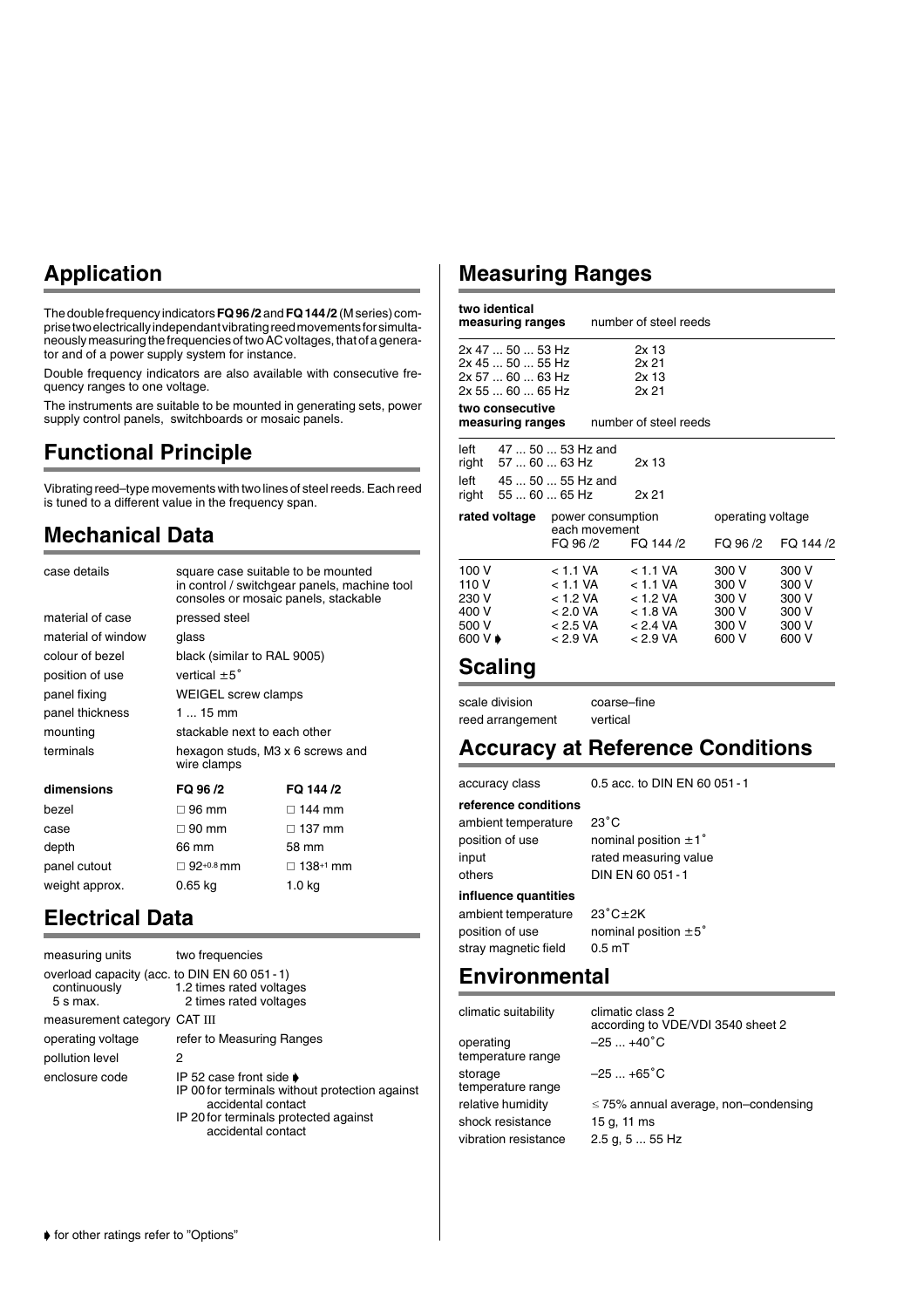

# Data Sheet MSeries

# **M Series**

# **Double Frequency Meters with Vibrating Reed Movements**

# **Rules and Standards**

| DIN 43718             | Measurement and control; front-frames and<br>frontpanels of measurement and control<br>equipment; principal dimensions   |
|-----------------------|--------------------------------------------------------------------------------------------------------------------------|
| DIN 43 802            | Line scales and pointers for indicating<br>electrical measuring instruments;<br>general requirements                     |
| DIN 16 257            | Nominal positions and position symbols used<br>for measuring instruments                                                 |
| DIN EN 60 051         | Direct acting indicating analogue electrical<br>measuring instruments and their accessories                              |
| $-1$                  | Part 1: Definitions and general requirements<br>common to all parts                                                      |
| $-4$                  | Part 4: Special requirements for frequency<br>meters                                                                     |
| -9                    | Part 9: Recommended test methods                                                                                         |
| DIN EN 60 529         | Enclosure codes by housings (IP-code)                                                                                    |
| <b>DIN EN 61 010</b>  | Safety requirements for electrical measuring,<br>control and laboratory equipment                                        |
| $-1$                  | Part 1: General requirements                                                                                             |
|                       | -2-030 Part 2-030: Particular requirements for testing<br>and measuring circuits                                         |
| DIN FN 61 326-1       | Electrical equipment for measurement, con-<br>trol and laboratory use - EMC requirements<br>Part 1: General requirements |
| <b>DIN IEC 61 554</b> | Panel mounted equipment -<br>Electrical measuring instruments -<br>Dimensions for panel mounting                         |
| VDE/VDI 3540 sheet 2  | Reliability of measuring and control<br>equipment (classification of climates)                                           |

#### terminals connector blades 6.3 x 0.8

### **Connections**

#### **two AC voltages**



#### **one AC voltage**



### **Dimensions**



**dimensions** (in mm) **FQ 96 /2** 



| n <b>sions</b> (in mm) <b>FQ 96 /2</b> |    | FQ 144 /2 |
|----------------------------------------|----|-----------|
| а                                      | 96 | 144       |
| b                                      | 90 | 137       |
| c                                      | 66 | 58        |

| DIN 43 802           | Line scales and pointers for indicating<br>electrical measuring instruments;<br>general requirements                     |
|----------------------|--------------------------------------------------------------------------------------------------------------------------|
| DIN 16 257           | Nominal positions and position symbols used<br>for measuring instruments                                                 |
| DIN EN 60 051        | Direct acting indicating analogue electrical<br>measuring instruments and their accessories                              |
| $-1$                 | Part 1: Definitions and general requirements<br>common to all parts                                                      |
| -4                   | Part 4: Special requirements for frequency<br>meters                                                                     |
| -9                   | Part 9: Recommended test methods                                                                                         |
| DIN EN 60 529        | Enclosure codes by housings (IP-code)                                                                                    |
| DIN EN 61 010        | Safety requirements for electrical measuring,<br>control and laboratory equipment                                        |
| $-1$                 | Part 1: General requirements                                                                                             |
|                      | -2-030 Part2-030: Particular requirements for testing<br>and measuring circuits                                          |
| DIN FN 61 326-1      | Electrical equipment for measurement, con-<br>trol and laboratory use - EMC requirements<br>Part 1: General requirements |
| DIN IEC 61 554       | Panel mounted equipment -<br>Electrical measuring instruments -<br>Dimensions for panel mounting                         |
| VDE/VDI 3540 sheet 2 | Reliability of measuring and control<br>equipment (classification of climates)                                           |

# **Options**

### **case**

position of use

#### **performance**

increased mechanical shock 30 g, 11 ms

with operating temperature range marine application non–certified

#### **dial**

reed arrangement horizontal additional figuring on request

**measuring ranges** rated voltage from 57.7 V up to 600 V on request

#### **accessories**

terminal protection against accidental contact full–sized rear cover or protective sleeves SW6

window non–glaring glass colour of bezel gray (similar to RAL 7037) ...165° on request

loads vibration  $5 \text{ g}, 5 \dots 55 \text{ Hz}$ climatic suitability limited use in the tropics climatic class 3 according to VDE/VDI 3540  $-10...+55^{\circ}C$ 

enclosure code IP 54 splash–water protected front

additional lettering on request e.g. "generator" coloured marks red, green or blue for important scale values coloured sector red, green or blue within scale division logo on the dial none or on request